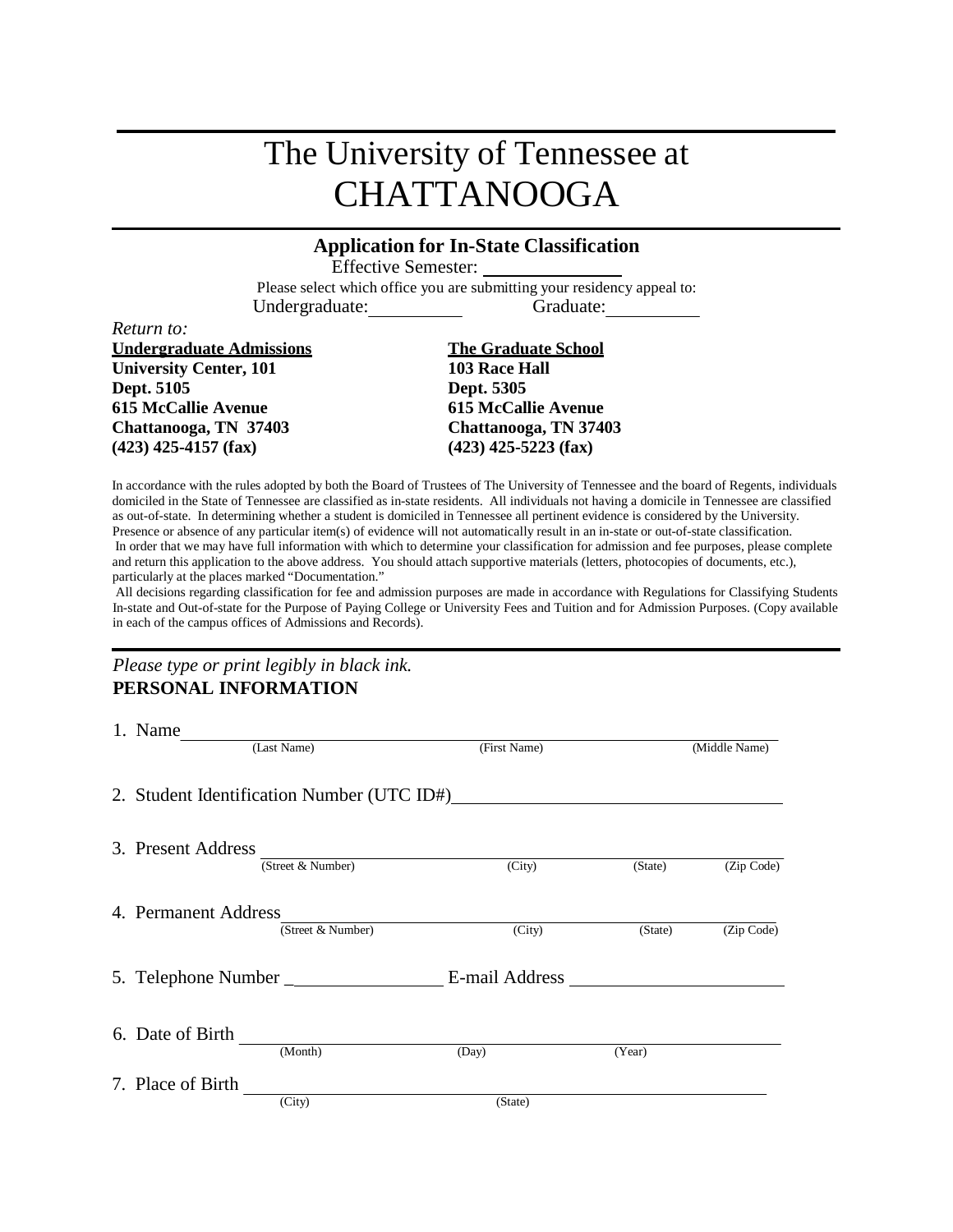| (Street & Number)                                                                  | (City) |        | (State) | (Zip Code)  |                             |
|------------------------------------------------------------------------------------|--------|--------|---------|-------------|-----------------------------|
| What is the reason for coming to Tennessee to establish your most recent domicile? |        |        |         |             |                             |
|                                                                                    |        |        |         |             |                             |
| 9. High School(s) attended                                                         | (Name) | (City) | (State) | from $\_\_$ | to<br>(Dates of Attendance) |
|                                                                                    |        |        |         |             |                             |
|                                                                                    |        |        |         | from        | to                          |
|                                                                                    | (Name) | (City) | (State) |             | (Dates of Attendance)       |

|                                                                                                                                                       |                     |                | пош  | w                                                                     |
|-------------------------------------------------------------------------------------------------------------------------------------------------------|---------------------|----------------|------|-----------------------------------------------------------------------|
| (Name)                                                                                                                                                | (City)              | (State)        |      | (Dates of Attendance)                                                 |
|                                                                                                                                                       |                     |                |      | from $\qquad \qquad \qquad$<br>to                                     |
| (Name)                                                                                                                                                | (City)              | (State)        |      | (Dates of Attendance)                                                 |
|                                                                                                                                                       |                     |                |      | from $\frac{1}{\sqrt{1-\frac{1}{2}}\left(1-\frac{1}{2}\right)}$<br>to |
| (Name)                                                                                                                                                | (City)              | (State)        |      | (Dates of Attendance)                                                 |
|                                                                                                                                                       |                     |                | from | to                                                                    |
| (Name)                                                                                                                                                | (City)              | (State)        |      | (Dates of Attendance)                                                 |
| (If more, attach separate sheet)                                                                                                                      |                     |                |      |                                                                       |
| 11. Have you previously attended the University of Tennessee?                                                                                         |                     |                |      |                                                                       |
| Campus                                                                                                                                                | Dates of Attendance |                |      |                                                                       |
| UT at Chattanooga                                                                                                                                     | from                | $\frac{10}{2}$ |      |                                                                       |
| UT Center for the Health Sciences                                                                                                                     | from                | to             |      |                                                                       |
| UT at Knoxville                                                                                                                                       | from                | to             |      |                                                                       |
| UT at Martin                                                                                                                                          | from                | to             |      |                                                                       |
| 12. Have you ever been classified as an in-state resident by a state-aided institution in<br>Tennessee? Yes _____ No_____ If yes, please give details |                     |                |      |                                                                       |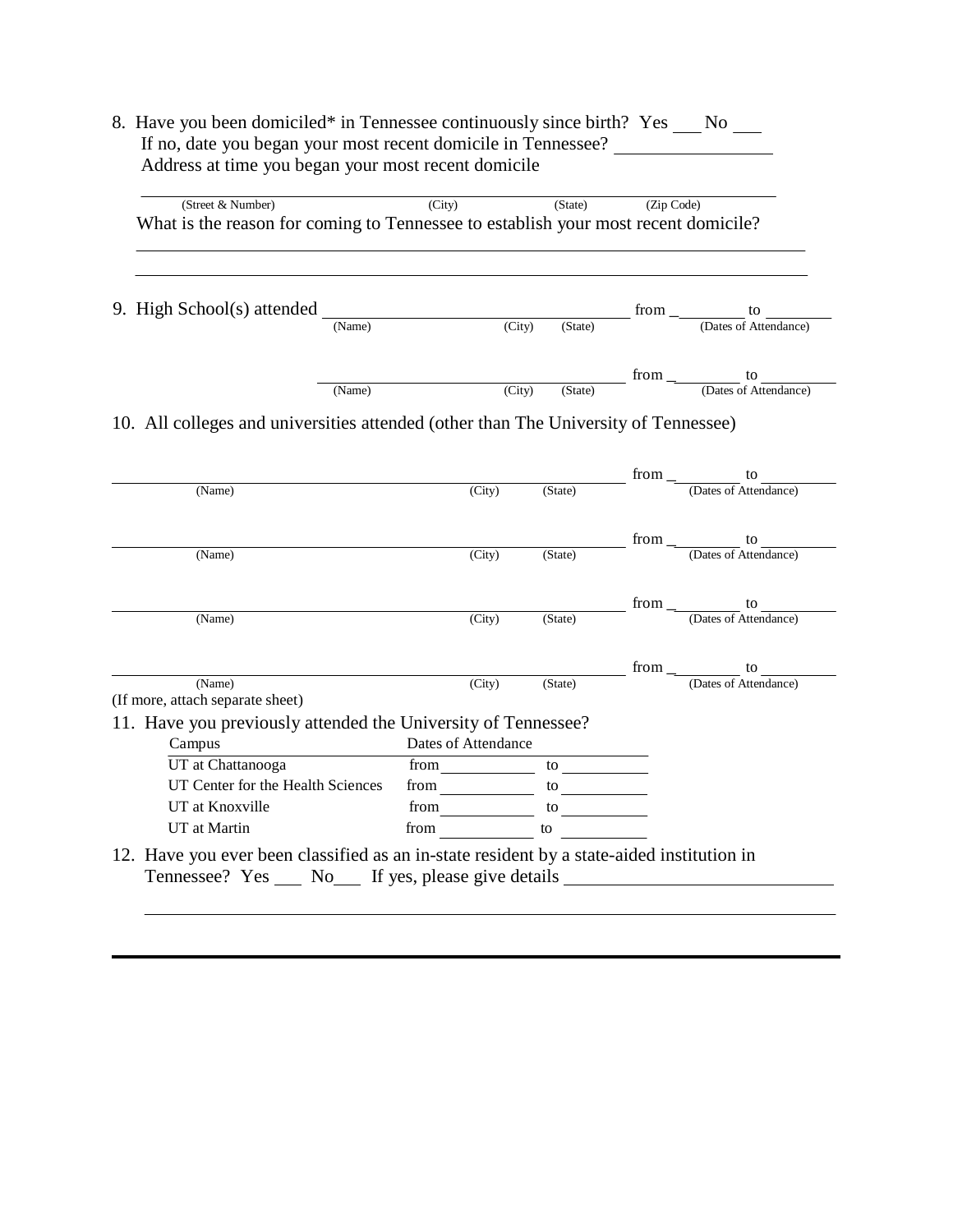#### **CITIZENSHIP**

13. **The Tennessee Eligibility Verification for Entitlements Act requires an applicant for in-state tuition or state financial aid complete and sign the following statement:**

**I , swear or affirm under penalty of perjury under the laws of the state of Tennessee that: (check one)**

**I am a United States citizen; or I am an alien lawfully present in the United States**

**I understand that this statement is required by Tennessee law because I have applied for a public benefit. I understand that Tennessee law requires me to provide documentation verifying the status indicated above prior to receipt of this public benefit. I understand that knowingly and willfully making a false, fictitious, or fraudulent statement or representation shall subject me to liability under the Tennessee False Claims Act Tennessee Code Annotated 4-18-101 et seq. I understand that if I am found to have made a false or misleading statement my admissions may be rescinded or I may be disciplined by The University of Tennessee at Chattanooga.**

| Signature                                                                            | Date                                                                                                            |
|--------------------------------------------------------------------------------------|-----------------------------------------------------------------------------------------------------------------|
|                                                                                      | 14. Are you registered to vote? Yes ___ No ___ If yes, what state are you registered? ___                       |
| yes, what address was given as residence?                                            | 15. Have you filed state or federal income tax form for the previous year? Yes No If                            |
|                                                                                      | (Street & Number)                                                                                               |
| (City)<br>(State)                                                                    | (Zip Code)                                                                                                      |
| (Documentation: Photocopy of address section of form(s).)                            | <b>EMPLOYMENT</b> (Documentation: Letter from employer which verifies the below information.)                   |
| 16. Are you presently employed? Yes No If yes, employer's name<br>Employer's address |                                                                                                                 |
|                                                                                      |                                                                                                                 |
| of-state?                                                                            | Date of Employment<br>Hours worked per week _______ If appropriate, percentage of on-the-job time is spent out- |
|                                                                                      |                                                                                                                 |

your support or income during the past twelve months?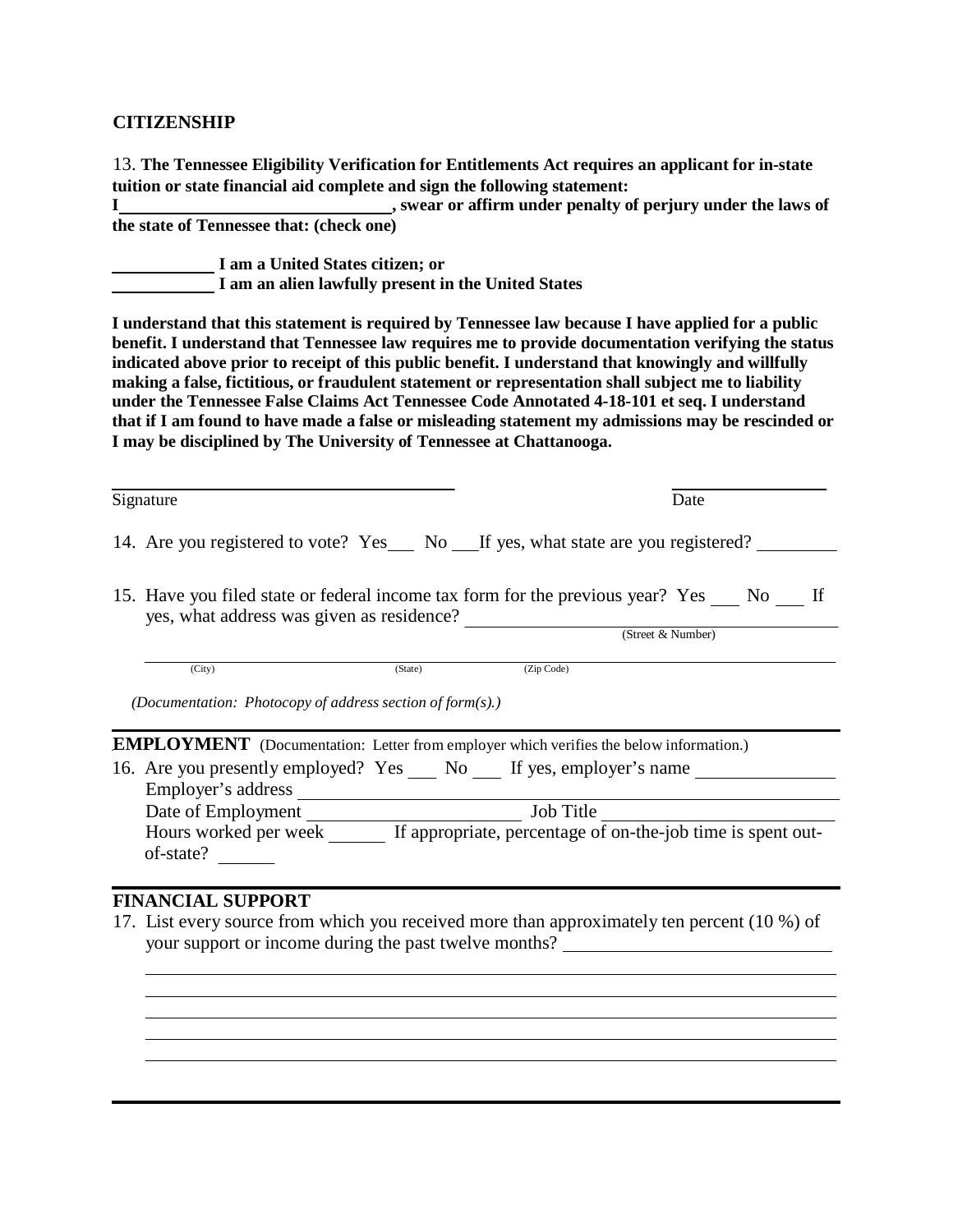# **MARITAL**

| 18. Married $S_{\text{(Last)}}$ $\text{Single}$ $\text{If}$ married, spouse's name $\text{Time}$                                                                                      |                     |              |                     |               |                    |
|---------------------------------------------------------------------------------------------------------------------------------------------------------------------------------------|---------------------|--------------|---------------------|---------------|--------------------|
| 19. Has spouse been domiciled in Tennessee continuously since birth? Yes No If<br>no, when did spouse begin his/her most recent domicile in Tennessee?                                |                     |              |                     |               |                    |
| (Month/Year)<br>For what reasons did spouse come to Tennessee to establish most recent domicile?                                                                                      |                     |              |                     |               |                    |
| 20. Is spouse employed full-time? Yes ___ No ___ How long in present position? ________                                                                                               |                     |              |                     |               |                    |
| 21. Is spouse's employment in Tennessee? Yes ___ No ___ Employers name _________                                                                                                      |                     |              |                     |               |                    |
| PARENTAL INFORMATION                                                                                                                                                                  |                     |              |                     |               |                    |
| 22. Father's name $\frac{1}{(Last Name)}$                                                                                                                                             |                     | (First Name) |                     |               | (Middle Name)      |
| 23. Father's address $\frac{1}{(Street & Number)}$                                                                                                                                    |                     |              | $\overline{(City)}$ |               | (State) (Zip Code) |
| 24. Mother's name (Last Name)                                                                                                                                                         |                     | (First Name) |                     |               | (Middle Name)      |
| 25. Mother's address (Street & Number) (City)                                                                                                                                         |                     |              |                     | (State)       | (Zip Code)         |
| 26. Do you have a legally appointed guardian? Yes ___ No ___                                                                                                                          |                     |              |                     |               |                    |
| If yes, guardian's name $\frac{1}{(Last Name)}$                                                                                                                                       |                     |              | (First Name)        | (Middle Name) |                    |
| 27. Guardian's address $\frac{1}{\sqrt{\text{Street } R \text{ Number}}}$                                                                                                             |                     |              | $\overline{(City)}$ | (State)       | (Zip Code)         |
| 28. If your parent(s) or guardian is not presently domiciled in Tennessee, has he/she previously<br>been domiciled in Tennessee? Yes __ No __ If yes, give previous Tennessee address |                     |              |                     |               |                    |
| (Street & Number)<br>Dates of previous domicile in Tennessee: from ______________ to ________________                                                                                 | $\overline{(City)}$ |              | (State)             | (Zip Code)    |                    |
| tax return? Yes No<br>(Documentation: Photocopy of address & dependent section of tax form.)                                                                                          |                     |              |                     |               |                    |
| <b>MILITARY</b><br>30. Have you ever served in active military service? Yes                                                                                                           |                     |              | N <sub>0</sub>      |               |                    |

If yes, state entered service \_ Date of entry into service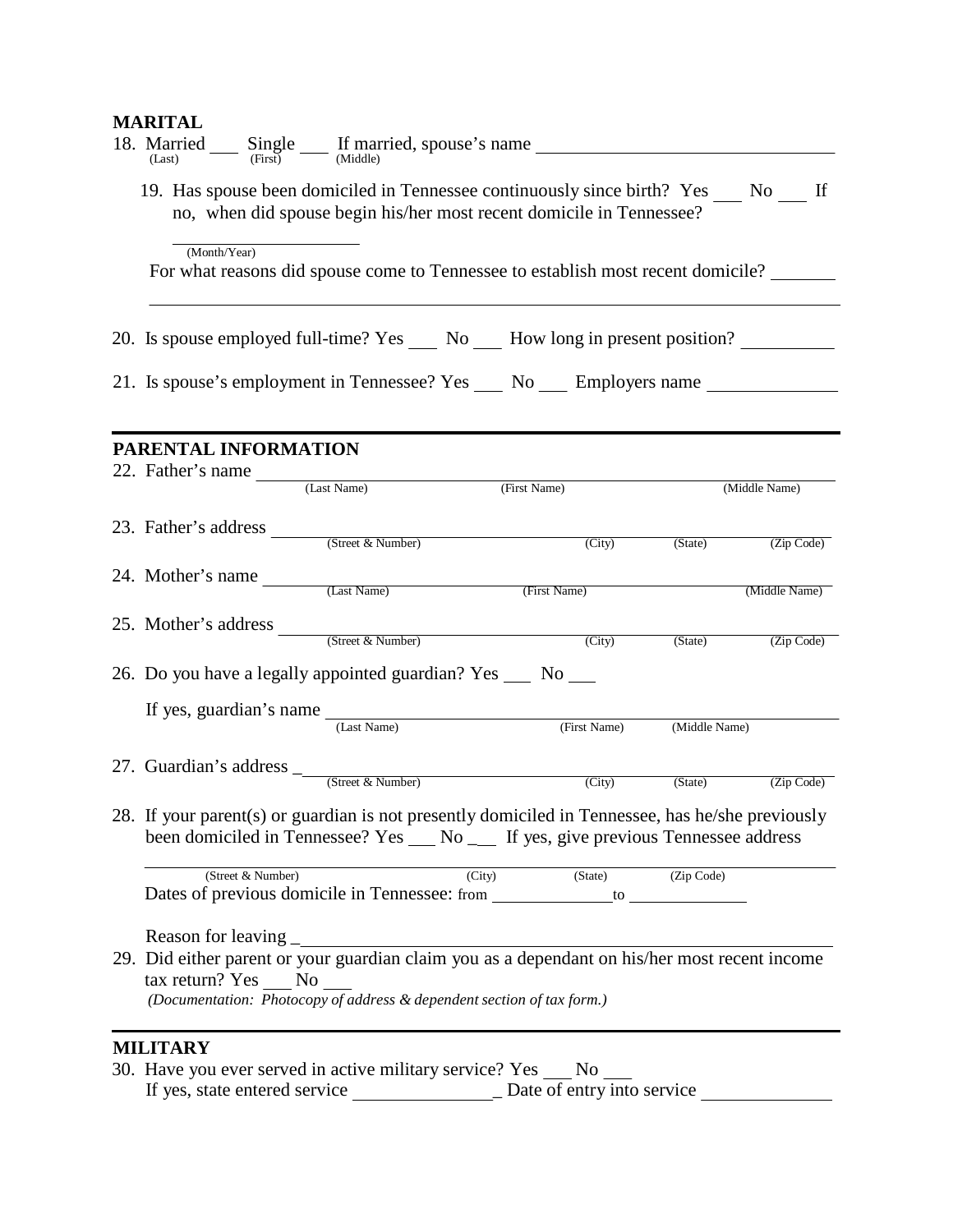State in which you were discharged \_ Date of discharge Date of discharge

Home of Record as listed on D.D. form 214 \_ *(Documentation: Photocopy of D.D. Form 214)*

#### **AUTOMOBILE**

- 31. Do you have a driver's license? Yes No If yes, what state *(Documentation: Photocopy of license)*
- 32. Do you own an automobile? Yes \_\_\_ No \_\_\_ If yes, what state is it registered Automobile License Number *(Documentation: Photocopy of auto registration)*

#### **REAL ESTATE**

33. Do you own the dwelling in which you live?  $Yes \_ No \_ No$ 

If yes, date of purchase *(Documentation: Photocopy of bill of sale, lease/ mortgage papers, or other public record.)*

#### **OTHER IN-STATE CLASSIFICATION**

34. Have you ever been classified, for tuition or fee purposes, as an in-state resident of any other state? Yes No If yes, date classification was made and by whom

#### **OTHER INFORMATION**

35. Provide any further information in which you wish to offer in support of your application

### **TO BE COMPLETED BY ALL APPLICANTS**

My signature below is to certify to the correctness and completeness of the information supplied. It further indications that I understand that the University of Tennessee may contact any of the persons referred to above for the purpose of obtaining additional pertinent information, and that I further understand that any false information provided in the foregoing statements will disqualify me from being considered an in-state student for fee and admission purposes and I may be required to withdraw from the University of Tennessee.

| Date                                   | Signature of Applicant |
|----------------------------------------|------------------------|
| State of                               | County of              |
| Subscribed and sworn to me before this | day of<br>∠∪           |